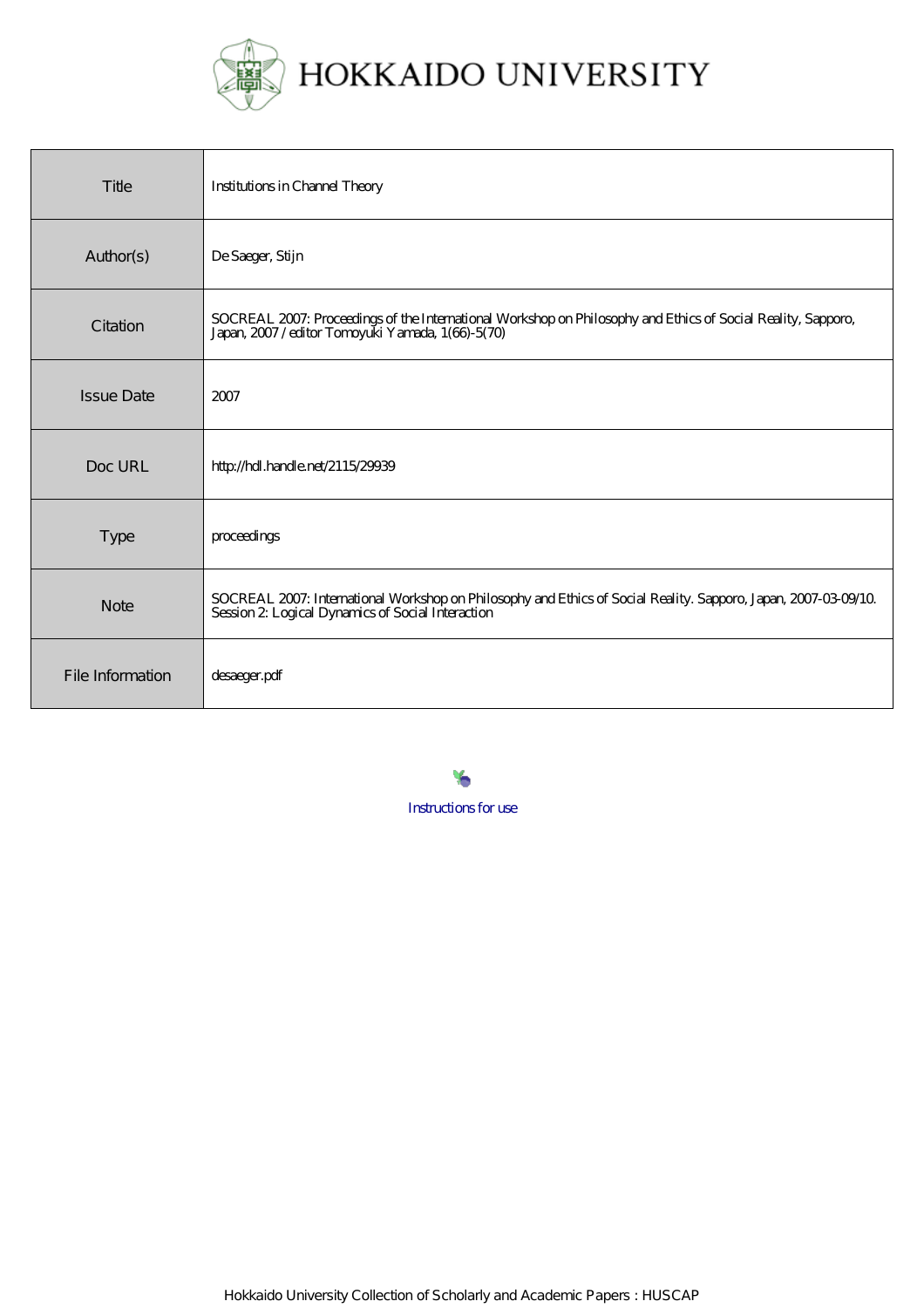# Institutions in Channel Theory

Stijn De Saeger Japan Advanced Institute of Science and Technology stijn@jaist.ac.jp

July 31, 2007

#### Abstract

In this talk, we propose an account of institutions based on channel theory, and show that the key elements in the theory (classifications, local logics) offer an expressive framework for the formalization of institutional action.

## 1 Introduction

Multiagent systems have been characterized as technological extensions of human society in [4]. To the extent that many of the problems encountered in formalizing the behaviour of software agents do indeed have close analogues in the "real" world, many aspects of agent societies have been modeled after their real world counterparts, drawing on a wealth of available research in such fields as epistemic logic, game theory, belief revision, and so on.

In order to formalize communication between (artificial) agents, a number of different agent communication languages (ACLs) have been proposed in the artificial intelligence community. Despite individual differences, they mostly seem to agree that an appropriate formalization of the theory of speech acts, pioneered by Searle [5] and Austin [1], is the way to go. This is hardly surprising: the concept of speech acts has a solid philosophical foundation, and it allows to cash out an account of agent communication in terms of rational action, making it an extension of an already well-studied problem in AI.

When it comes to giving a semantics for these ACLs, the dominant approach has been a *mentalistic* or *intention-based* one, in the tradition of the Gricean intention recognition model of cognition (see work by Cohen & Levesque, Bratman). A prime example is the definition of "inform" speech acts in terms of the feasibility preconditions (FP) and postconditions (RE or "rational effect") on agents' belief states in the FIPA specification of agent communication. <sup>1</sup>

<sup>1</sup> http://www.fipa.org/repository/aclspecs.html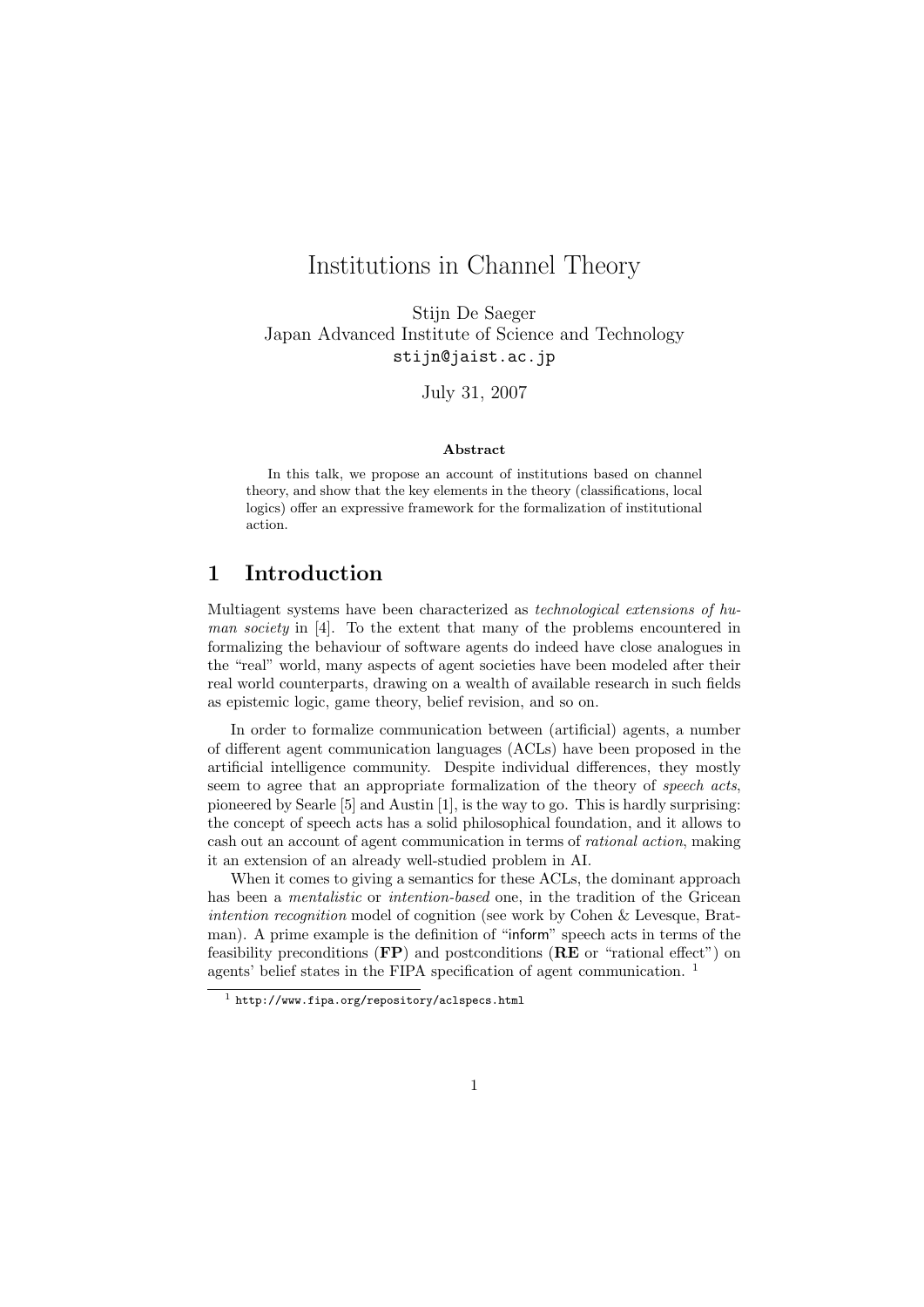$$
\langle \text{ inform}(i, j, \varphi) \rangle
$$
  
\n[FP]  $B_i \varphi \wedge \neg B_i(B_j \varphi \vee B_j \neg \varphi)$   
\n[RE]  $B_j \varphi$  (1)

The preconditions say that i should believe  $\varphi$ , and should also believe that j does not already have an opinion on whether or not  $\varphi$ . In those situations, the effect of an inform act is that j comes to believe  $\varphi$  as well. As some researchers have claimed, this approach faces some issues. Besides long-standing problems with the formalization of intensional concepts like belief (e.g. logical omniscience), there is a tension between the essentially public nature of communication and the private nature of agent beliefs. Communication is by its nature a social activity, and defining its meaning in terms of subjective mental states that are in principle not open for inspection (either by other agents or by some system-level observer) seems to miss an important conceptual point: Belief updates fail to capture the social updates triggered by speech acts. If i's inform action goes uncontested by  $i$ , i is from that point on entitled to treat j "as if" she believed  $\varphi$ , according to the implicit rules of the dialogue game.

In response to the problems faced by mentalistic theories of agent communication, a number of researchers (Colombetti, [3] and Singh, [6]) have advocated to ground a theory of speech acts in the social updates they effect, rather than the epistemic ones — essentially defining an act by agent  $i$  of informing agent  $j$ that  $\varphi$  as committing i to the truth of  $\varphi$ , vis-a-vis j. Such a social semantics for ACLs is appealing for a number of reasons, essentially replacing the thorny issue of talking about the private beliefs of agents by the more transparent notion of adherence to social norms and commitments<sup>2</sup>. At the same time though, it places speech act semantics firmly in the realm of institutions:

[...] "institutions" are systems of constitutive rules. Every institutional fact is underlain by a (system of) rule(s) of the form " $X$ counts as Y in context  $C^"$ . (J. Searle, [5] p.51)

As argued convincingly in [3], institutional action and natural action have profound differences, which poses a new set of problems for traditional AI theories of rational action. AI theories like BDI logics are traditionally defined in terms of agent intentions and processes of physical causation between events: agent i forms an intention to update agent j's belief state with  $\varphi$ , and this intention itself sets in motion a causal chain of events leading to its fulfillment. However, the success (or otherwise) of an institutional action depends on parameters beyond the control of the agents involved — institutions crucially involve some kind of collective intensionality that transcends any single instance of such event. For instance, asking for a beer counts as a commitment to purchase in

<sup>2</sup> Not to be confused with the mentalistic notion of commitment as a kind of "persistent intention".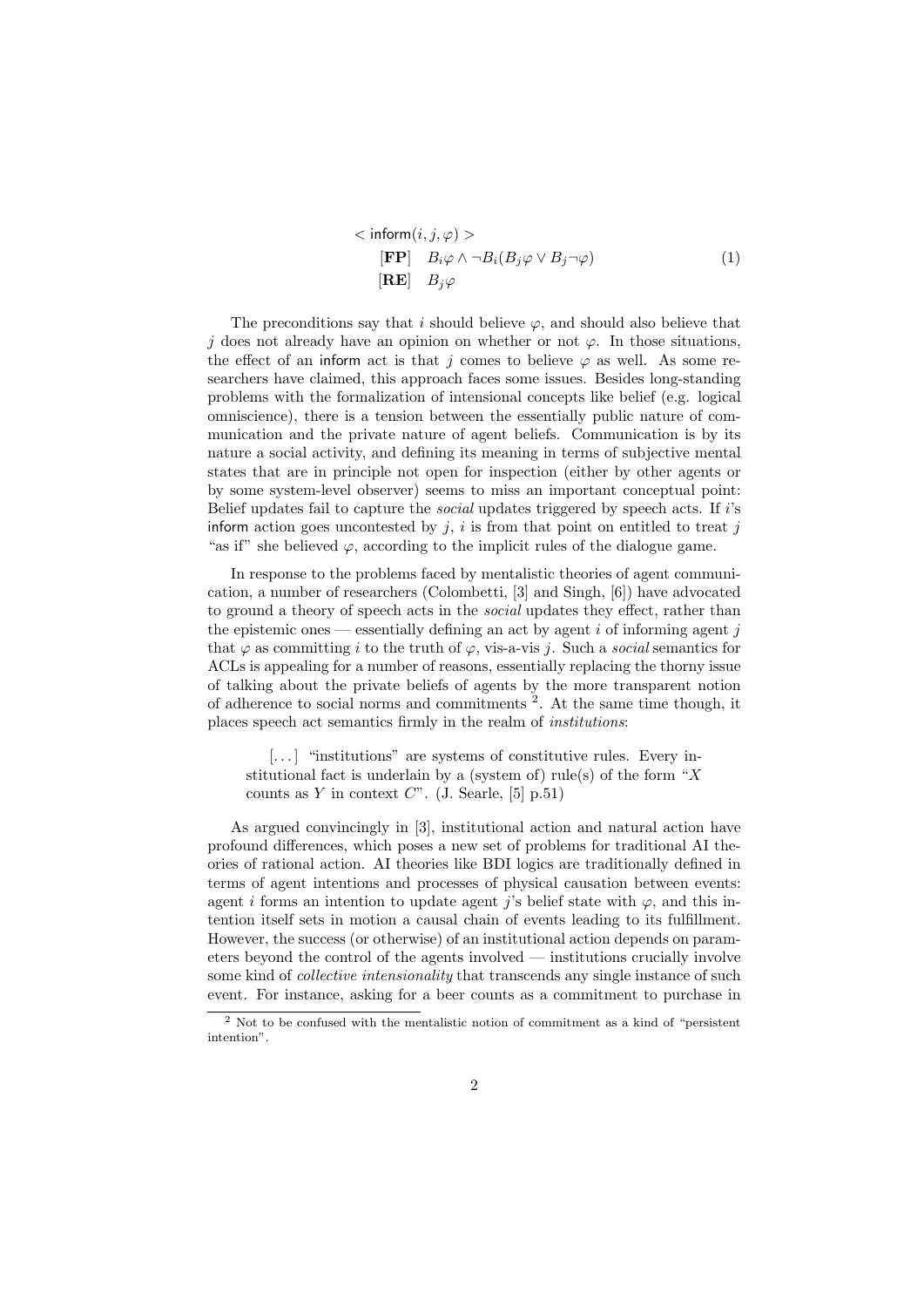the context of pubs because the institute of commerce says that it does. As Searle argues, these bodies of social convention are not normative rules, which are concerned with the distribution of obligations and permissions over a society of agents. Instead they are in a very real sense constitutive of what we recognize as successful social action, through the distribution of institutional powers among agents. In order to develop a proper social semantics of speech acts, we need a formal account of institutions and their logical properties.

## 2 An Account of Institutions

How are we to make sense formally of a statement like " $X$  counts as  $Y$  in context  $C^{\prime\prime}$  (and the ways it might fail to hold). As a first approximation, we say a given event  $e$  supports an institutional fact Y in a context  $C$  when:

- i.  $e$  has a physical property  $X$ , such that
- ii.  $X$  is a proxy for  $Y$  by virtue of some institutional context  $C$ , in which
- iii. " $X \Rightarrow_c Y$ " is a constitutive rule of C.

**Channel Theory** We propose to use *channel theory* (Barwise & Seligman, [2]) as a platform for formalizing institutional action. The main objects in channel theory are domain classifications, morphisms between these classifications, and the logics they give rise to. Let  $\mathcal{C}_P$  be a classification representing *physical* reality. Formally,  $\mathcal{C}_P$  is a triple  $\langle S_P, \Sigma_P \rangle$  classifying so-called "brute facts" in  $S_P$  (i.e. a set of situation or event *tokens* having a spatio-temporal extension<sup>3</sup>) according to natural event *types* in  $\Sigma_P$ , which is expressed in the binary classification relation  $\models P \subseteq S_P \times \Sigma_P$ . Thus for  $s \in S_P$ , raiseHand<sub>i</sub>  $\in \Sigma_P$ , we write

$$
s \models_P \text{raiseHand}_i \tag{2}
$$

if s is an event of agent i raising her hand.

On the other hand there is the realm of social reality, which we may represent similarly using a classification  $\mathcal{C}_S = \langle S_S, \Sigma_S, \models_S \rangle$ , classifying situations  $S_S$ according to their social meanings  $\Sigma_S$  in a relation  $\models_S \subseteq S_S \times \Sigma_S$ . For instance, the following instance of this relation says that  $s'$  is a situation in which agent i makes a bid.

$$
s' \models_S makesBid_i \tag{3}
$$

Institutions are systems of constitutive rules, i.e. constraints linking physical actions to their social implications. They account for the fact that the event s of i raising her hand in  $\mathcal{C}_P$  may count as an event s' of making a bid in the context of auctions, but also as an event of, say, volunteering to solve a problem in math class.

<sup>3</sup> For our purposes, nothing substantial hangs on the distinction between situations and events, so we treat them as one.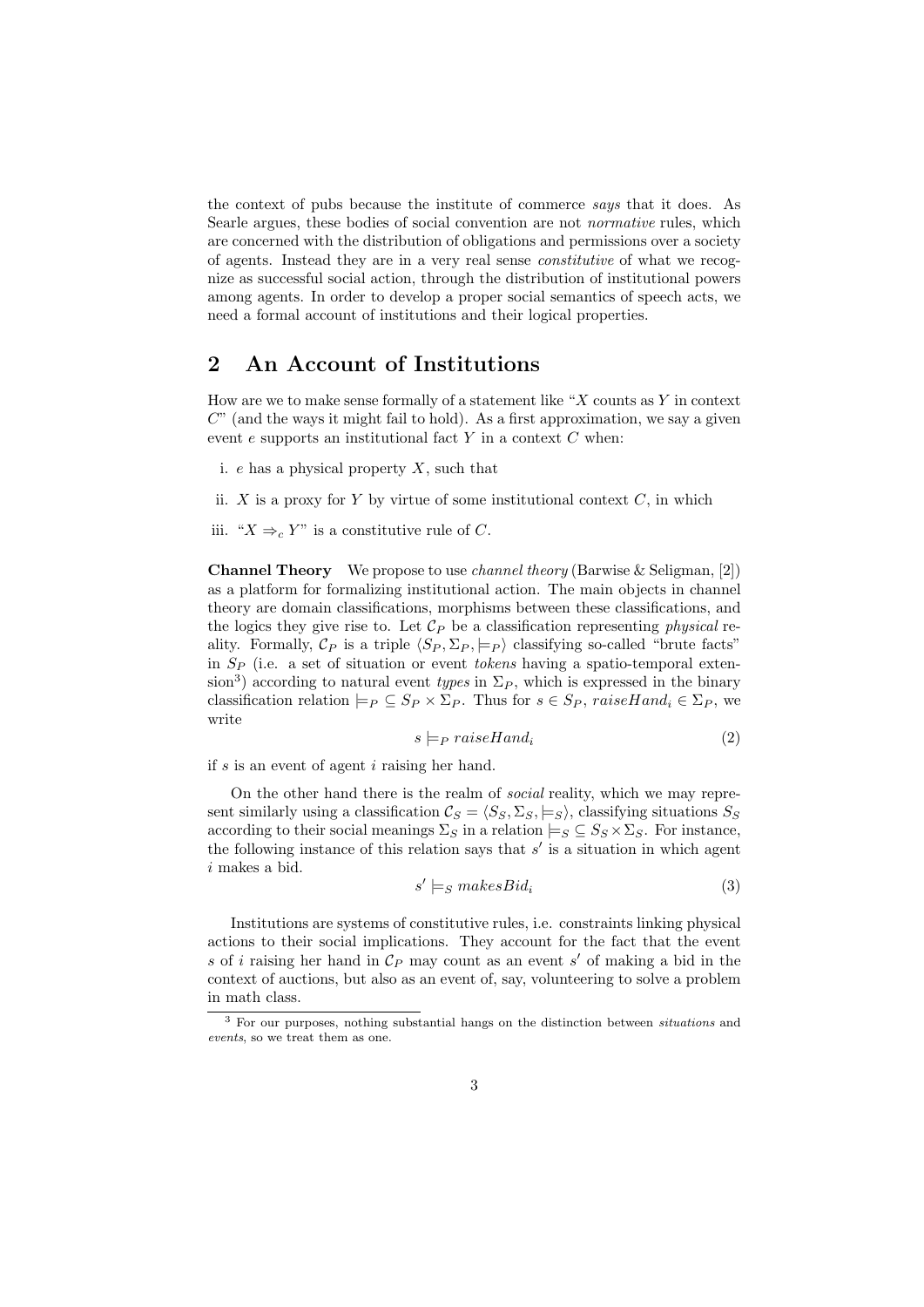

Figure 1: Institutions as theories on  $C_I$ 

Classifications give rise to a hierarchy of contexts or local logics. Let a pair of sets  $\Gamma, \Delta \subseteq \Sigma_P$  be a *constraint* on a situation c (written " $\Gamma \vdash_c \Delta$ ") iff when  $c \models X$  for all  $X \in \Gamma$  then  $c \models Y$  for some  $Y \in \Delta$ . By extension,  $\Gamma \vdash_C \Delta$  iff  $\Gamma \vdash_c \Delta$  for all  $c \in C \subseteq S$ . For example, "scratchHead<sub>i</sub>  $\vdash_{Sp}$  raiseHand<sub>i</sub>" is a constraint holding for all situations in  $S_P$ . Similarly, constraints on the social classification  $\mathcal{C}_S$  (like for instance "makeBid<sub>i</sub>  $\vdash_S must Purchase_i$ ") represent normative rules. A context  $\langle \mathcal{C}, \vdash, N \rangle$  on a classification C then consists of a set of constraints  $\vdash$  (closed under logical consequence) and a set of situations  $N \subseteq S$  that are considered "normal" for this context, meaning that they satisfy all constraints in  $\vdash$ .

Institutions then are theory-like objects stipulating how a piece of information in  $\mathcal{C}_P$  relates to  $\mathcal{C}_S$  in a principled way. This suggests a binary channel construction <sup>4</sup> (Fig. 1) around an institutional classification  $C_I = \langle S_I, \Sigma_I, \models_I \rangle$ , where  $S_I$  is the Cartesian product of  $S_P$  and  $S_S$ , i.e. a set of pairs  $\langle s_1, s_2 \rangle$ (for  $s_1 \in S_P, s_2 \in S_S$ <sup>5</sup>) and  $\Sigma_I$  is the disjoint union of  $\Sigma_P$  and  $\Sigma_S$ . Let  $\langle f^{\vee}, f^{\wedge} \rangle$  and  $\langle g^{\vee}, g^{\wedge} \rangle$  be the usual *infomorphisms* <sup>6</sup>, such that  $\langle s_0, s_1 \rangle \models_I X$  iff  $X = f^{\wedge}(X')$  and  $s_0 \models_P X'$  (resp.  $X = g^{\wedge}(X')$  and  $s_1 \models_S X'$ ). We call a set of constraints  $\{K \setminus \Delta \mid \Gamma, \Delta \subseteq \Sigma_I \}$  on  $\mathcal{C}_I$  closed under identity, weakening and cut a body of constitutive rules, and a context  $\langle C_I, \vdash_I, N_I \rangle$  on  $C_I$  an *institution*. Then institutions act as *theories* on the alignment of  $\mathcal{C}_p$  and  $\mathcal{C}_S$ .

We can now give formal substance to the claim that  $i$ 's raising a hand counts as making a bid in the social context  $A \in \text{CXT}(\mathcal{C}_S)$  of auctions, namely as a constraint of the corresponding institution:

$$
f^{\wedge}(raiseHand_i) \vdash_{g[A]} g^{\wedge}(makeBid_i)
$$

In this picture, any instance s of a "hand raising" event counts as an act of "bidding" in a social context A if every interpretation  $\langle s, s' \rangle$  of s in a social situation s' of context A is normal with respect to the constraint  $f^{\wedge}(raiseHand_i) \doteq g_{[A]}$  $g^{\wedge}(makeBid_i).$ 

 $4$  See [2].

<sup>&</sup>lt;sup>5</sup> Note that a pair  $\langle s_1, s_2 \rangle$  does not *necessarily* denote two distinct situations. They could be different perspectives (i.e. "physical" and "social") on the same event.

<sup>&</sup>lt;sup>6</sup> Given classifications  $\mathcal{C}_A$  and  $\mathcal{C}_B$ , an infomorphism  $f : \mathcal{C}_A \rightleftarrows \mathcal{C}_B$  from  $\mathcal{C}_A$  to  $\mathcal{C}_B$  is a pair of contravariant functions  $\langle f^\wedge, f^\vee \rangle$  satisfying that  $\forall s \in S_B$ ,  $\sigma \in \Sigma_A : f^\vee(s) \models_A \sigma$  iff  $s \models_B$  $f^{\wedge}(\sigma)$ . (Again see [2])